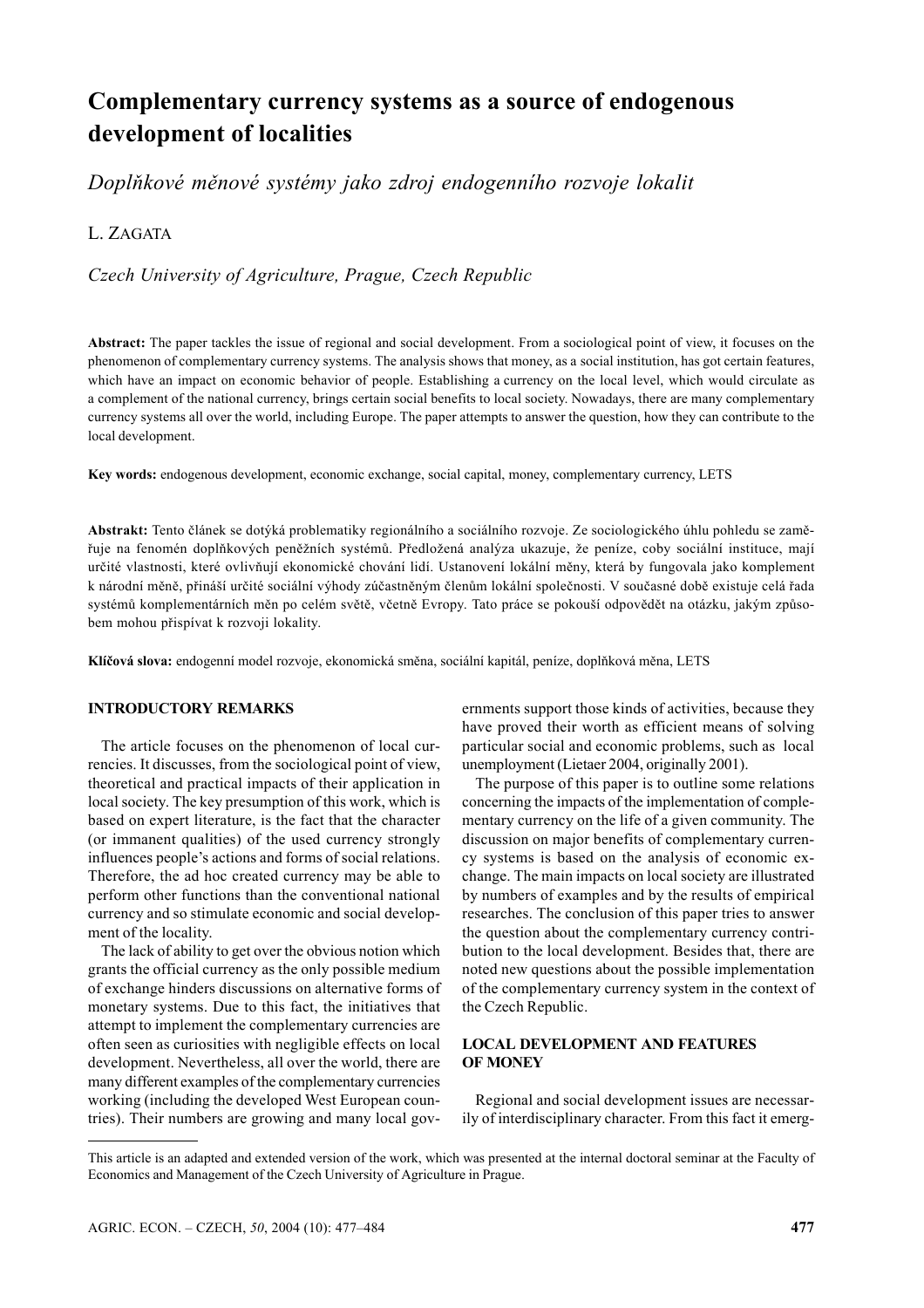es that there are many theoretical approaches, which are used for solving problems of local development. Let us refrain from reviewing a relatively complicated classification of those concepts (Hudečková, Jehle 1997), so we can focus on two basic strategies that are represented by the (1) exogenous and (2) endogenous model of local development. The contemporary practice as well as theory is more tied to the second model. It is mainly due to the fact, that the endogenous approach was explored as a response to the difficulties with the applications of the former model (exogenous approach). Another reason stems from the fact that the endogenous approach to local development is more convenient in the context of the European Union policy.

In case of the exogenous model, the dynamic force of development emanates from outside the locality. This approach had been exercised in European rural areas after the World War II until the end of 70's, when there started a discussion about its problematic effects. The model was criticized as a whole, because it led to (1) dependent development – reliant on continued subsidies, (2) distorted development – boosting single sectors, selected settlements and certain forms of enterprise, (3) destructive development – that erased the cultural and environmental specificities, (4) dictated development – always devised by external experts and planners (Lowe 2000: 22).

Contrary to it, the endogenous model presumes that the key to sustainable development of regions represents specific (natural, human and cultural) resources of the area. The dynamic force of the development is founded on the local initiative and enterprise of the local society. This model also creates a base for the concept of integral endogenous development, which supports development of all aspects of the community life (economic, social, political, cultural, ecological and others) by using the entire potentials available in the locality.

Lowe (2000) identified the sources, which were used as a theoretical inspiration for the endogenous model that has been present in the sphere of the regional-development theory since the 80's of the 20<sup>th</sup> century. One of the recognized sources was the notion of self-reliant localities that could control their own development. This idea was encouraged by activities of different (commonly environmental) groups. They stood up for alternative forms of economic life. Some of them stemmed their attitudes from the "small is beautiful" principle, which was coined by the economic "dissident" E. F. Schumacher (2000, originally 1973). He proposed the idea of economy that would harmonize the existence of humans and nature. The Schumacher's concept of the "Buddhist Economy" includes the imperative to produce from local resources for local needs, because by this there can be saved physical sources that are always scarce and therefore represent an instigator of social tensions and conflicts between the people (ibid: 58). If we consider the intensifying processes of globalization (especially since the 70's of the  $20<sup>th</sup>$  century) that have made the life of many communities and the people living in them even more uncertain, we have a chance to understand the effort of many communities to get things back under their control.

As a response to the economic and social problems, one started looking for local solutions and the complementary currency systems were explored as one of them. Their implementation was supposed to reduce some negative impacts of the conventional monetary system.

The goals of those initiatives have differed widely. In general, one can say that their solutions have involved coordination of economic activities for retaining value added from the use of local resources within the area. This approach has also implied the appropriate control of production and distribution of energy and – the most important part – the control of finance. By this control, there is meant a possibility to manipulate the functions of currency – to preserve standard functions (enabling people to carry out economic transactions) and in addition to that, to make the currency perform other functions that contribute to the development of non-economic aspects of the local society.

#### **Features of money**

Common textbooks of economics usually claim that money enables economic exchange. Therefore, money is considered mainly as the means of exchange. Besides that, there are usually added other functions, such as the store of value and the unit of account. How the national currencies perform their expected functions and their character (the necessity of nonfinite growth, stimulation of competition, concentration of wealth, stressing the function as the means of speculation, instability of the monetary system etc.) is heavily criticized (see Douthwaite 2003; Kennedy 1990; Lietaer 2004). Paying an extra attention to their arguments would go beyond the subject of this article, however, it is important to note that the mentioned criticism represents a starting point for seeking the local solutions of the economic and social problems using the complementary currency system.

Lietaer (2004) states that money mainly works as a means of payment. Contrary to the view that tends to perceive money as the means of exchange for the business purposes, the Lietaer's approach will allow to include even the transactions that are carried out for instance for ritual, custom and other purposes. Differentiating the means of exchange and the means of payment is in fact corresponding with the Polanyi's distinction of formal and substantive meaning of "economic" (1985). This differentiation is not an end in itself. It constitutes a basic frame, within which there can be analyzed the complementary currency systems that are due to their nature similar to the gift economy.

The most general definition of money implies that it could be anything, which serves as the means of exchange and payment. Monetary exchange has lower transaction costs than natural exchange (barter), which requires the so-called double coincidence of needs. Because of this, there was established the institution of money – the generalized medium of exchange that can be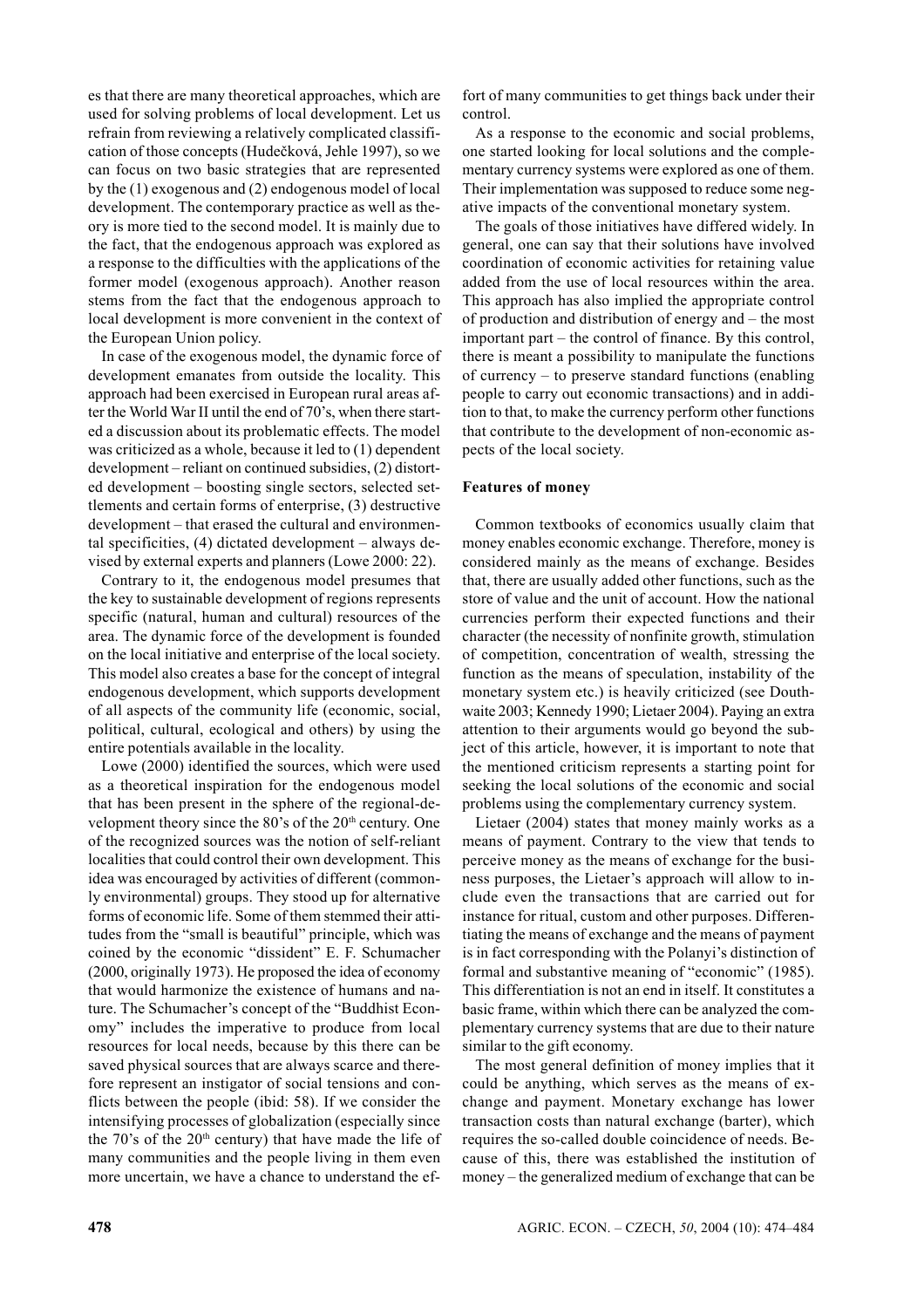of the commodity (shells, grain, olive oil, etc.) or noncommodity (bank notes, coins, bank depositions) character. From the anthropological point of view, one can prove that in order to realize the monetary exchange, it is necessary (1) for trading actors to have "enough" money and (2) the medium must be appropriately distributed among the traders (Anderlini, Sabourian 1992). The mainstream-economic theories do not challenge the fact that money not only facilitates the economic exchange, but enables it itself (for example Holman 1999), however, they do not take into consideration the two conditions that were mentioned above.

Money, as the means of exchange, i.e. in the formal sense, represents a scarce product. Restricting their supply in economy is taken for granted and therefore seen as a must. Nevertheless, there is always a risk that it becomes excessively scarce and fails to perform its functions, because:

*"At present, the level of trading activity in almost every part of the industrialized world is determined by the amount of money that flows in from outside. Unless the flow is adequate, even jobs that local people could do for themselves without any outside resources will be left undone"* (Douthwaite 1996: 61).

In the background of this statement, one can see the Fisher's equation of exchange, which puts in relation the flow of money and the amount of transactions carried out. If the money stops to circulate in local economy (either because of the inadequate flow or because the money quickly leaves the local economy), it cannot perform its basic function (means of exchange) and local economic activities drop.

Numerous examples, especially from the great depression era in the 30's of the  $20<sup>th</sup>$  century (Douthwaite 2003; Fisher 1933; Lietaer 2004), depict some solutions of the problem of the inadequate money circulation in economy and their institutionalization on the local society level. If we make it simple, we can say that the core of those efforts was always a modification of the local currency system to another form that would enable people to carry out economic exchange. Their solutions were based on the institutionalization of another (not scarce) generalized medium, which would ensure economic exchange (without an increase in transaction costs) and which would sufficiently circulate among people, i.e. in the local economy. By this, there were established all kinds of local currencies, which differed in many aspects – who had emitted them, their forms, circumstances of their establishing, their duration and success. As we will see afterwards , those attempts were not tied only to the limited time of the great depression, but they emerged on different places all over the world (Europe, America, Australia) even later on – always during a time of economic difficulties.

Considering the above-mentioned facts, the importance of the money should be now discernible. By the importance, there is not meant only its quantity, but in particular the way it circulates. Nowadays, it appears that the economic and social prosperity of a locality is to a large extent determined by the local multiplicative effect that is related to the circulation of money in the locality (Johanisová 2004). People can change the flows of money in the local economy based on how they carry out their economic transactions (i.e. how many, where, with whom, how often and so on). With regard



Figure 1. Number of Community Currency Systems Operational in during the years 1984–2003 (Lietaer 2004: 150)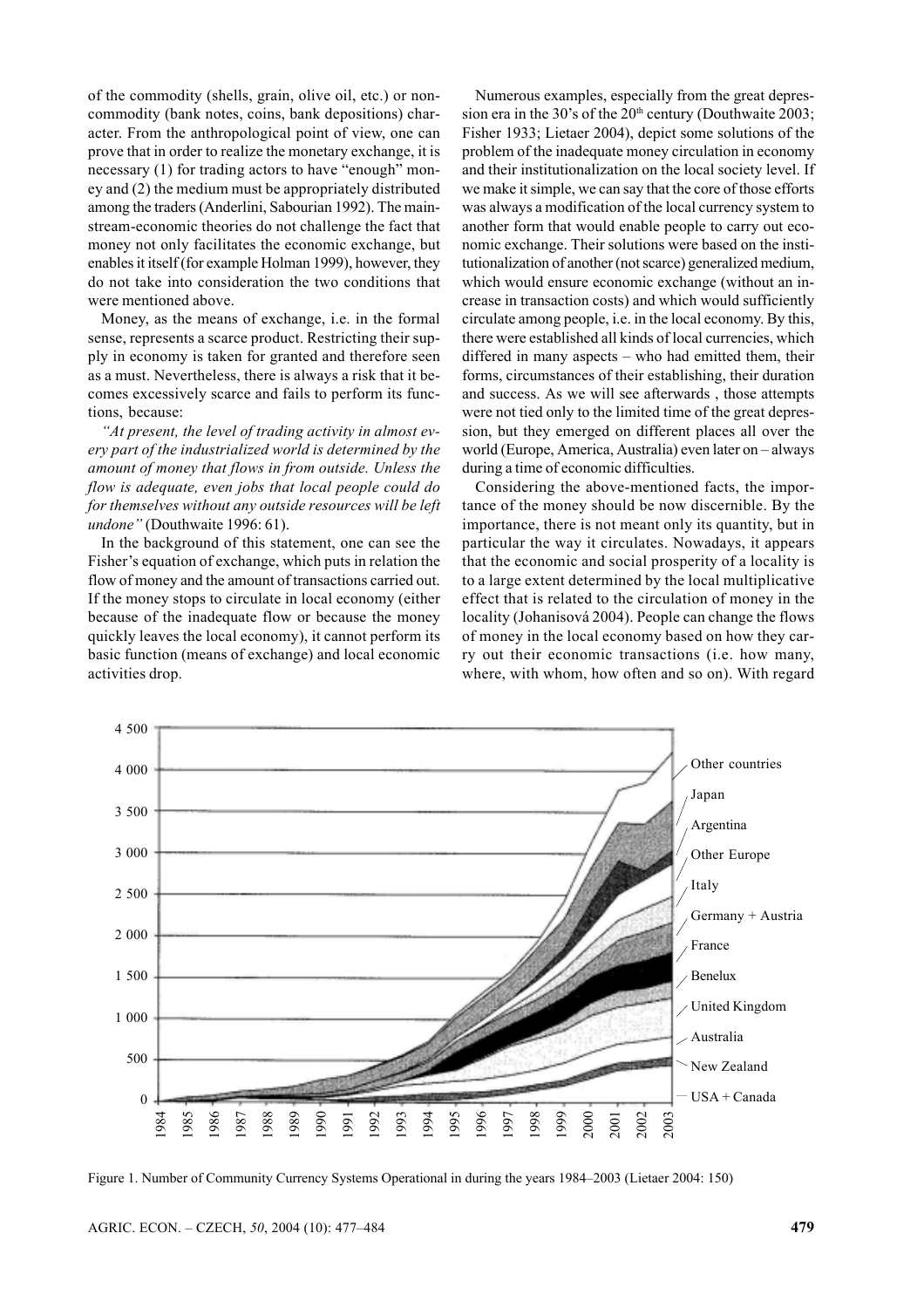to the fact that the way how people carry out the economic transactions influences economic and social prosperity of the locality, one has to focus on those actions, because it is in accord with the model of integral endogenous approach to regional development and it is researchable from the social-sciences point of view.

The number of the complementary currency systems has been increasing since the mid 80s in the developed West European countries. During the years 1984–1997, the number exceeded fourteen hundred – for details see Figure 1.

## **Basic types of the complementary currency systems1**

The most known system of the complementary currencies is the LETS<sup>2</sup> (Local Exchange Trading System). The core of this scheme is the creation of a local economy that is based on the use of own – made by people – money. The first scheme of this type occurred in Canada in the mid 80s. Since then, the idea spread to other countries (New Zealand, Australia, Great Britain, France, Ireland and recently also central Europe – Poland, Slovakia etc.). There were for example 350 LET systems with more than 30 thousand members in the Great Britain in 1996 (Seyfang 1996).

Another group of the complementary monetary systems involves the currencies whose unit of account represents an hour of work for another member or for the sake of the community. The most famous example is the Time Dollars system, which was founded as a social project in Chicago and Washington DC in the 80s. At the end of the 90s, a couple of town councils in the Great Britain encompassed this system in their agenda involving social care for senior citizens. Another example is the project Ithaca HOURS, founded at the beginning of the 90s in the university town Ithaca, New York. The unit of account is obviously time. We should also mention a special currency Hureai Kippu, which is a Japanese version of the Time Dollars. This system works as a complement of the conventional health care program.

The last group, including a single representative, is the Swiss project WIR (Wirtschaftsring-Genossenschaft, i.e. the Economic Ring of Mutual Aid). The WIR currency is being used among individuals as well as small enterprises. The unit of account is the Swiss Franc, but the means of exchange is the local currency WIR. This system has been operating continuously since 1934. At present, its turnover is about 2.5 billion SF and it has got more than 80 thousand members.

# **PRINCIPLES OF THE COMPLEMENTARY CURRENCY SYSTEMS**

The establishing of complementary currency in a locality is per se unique. The final result depends on the particular needs of members of the community, stipulated rules, ways of carrying-out transactions, types of goods and services that are exchanged, administrative form and many other factors. Due to this fact, one can analyze just a socalled ideal type of the complementary currency systems, the features of which can only come near to reality, but the ideal type as a whole does not exist in reality.<sup>3</sup>

The complementary currency systems are regularly based on the use of non-commodity currency, which serves for exchanging goods and services among the community members. When the transaction is realized, the supplier gains on his/her account a credit based on the value of the exchanged commodity, and the demander is charged a reciprocal value. Proponents of those schemes argue that the money is created by exchanging (Douthwaite 2003; Lang 1994). Consequently, as a medium, i.e. the means of payment, there could serve almost anything. This proves a couple of examples of the complementary currency systems (in this case namely the LETS), the members of which carry out transaction using "oaks, berries, reeks" and so on. The value of the commodity that is being exchanged is not a matter of market, but it depends on the members' individual decisions. Acquiring a relatively more expensive commodity may become rational within the context of the community life, because the members know each other and form the social in-group. Its members do not strictly pursue economic rationality. Besides that, the demander does not spend money on it but due to the carried out transaction is being involved in a commitment that differs from economic debt, for which an interest is charged . Considering these facts, one can say that these communities of people just exercise a mutual aid. Unselfishness of these actions is enhanced by the absence of conventional currency needed for the exchange. The nearly "gemeinschaft" traits of the local society are, however, spoiled by the fact that all the transactions must be formally measured and reported, because the members' accounts have to be cleared in the long-term. This is ensured by social control and informal social coercion.

Implementation of the complementary currency system takes on pecuniary relations between the community members. The nominalistic theory of money states that a currency qualifies as money if people generally accept it. Therefore, money is money because we treat it as money. One can see that it is necessary to form some sort of monetary community, in which people have the sense of be-

<sup>1</sup> The mentioned types represent a synthesis of the most cited representatives. They are taken from the publications of R. Douthwaite (1996, 2003) and B. Lieater (2004).

<sup>1</sup> The acronym LETS usually stands for Local Exchange Trading System. But some authors talk about Local Employment or Local Enterprise and Trading System.

<sup>&</sup>lt;sup>3</sup> This section tackles general principles of the complementary currency systems, but it concerns mainly the so-called mutual-credit systems (such as the LETS or the Time Dollars).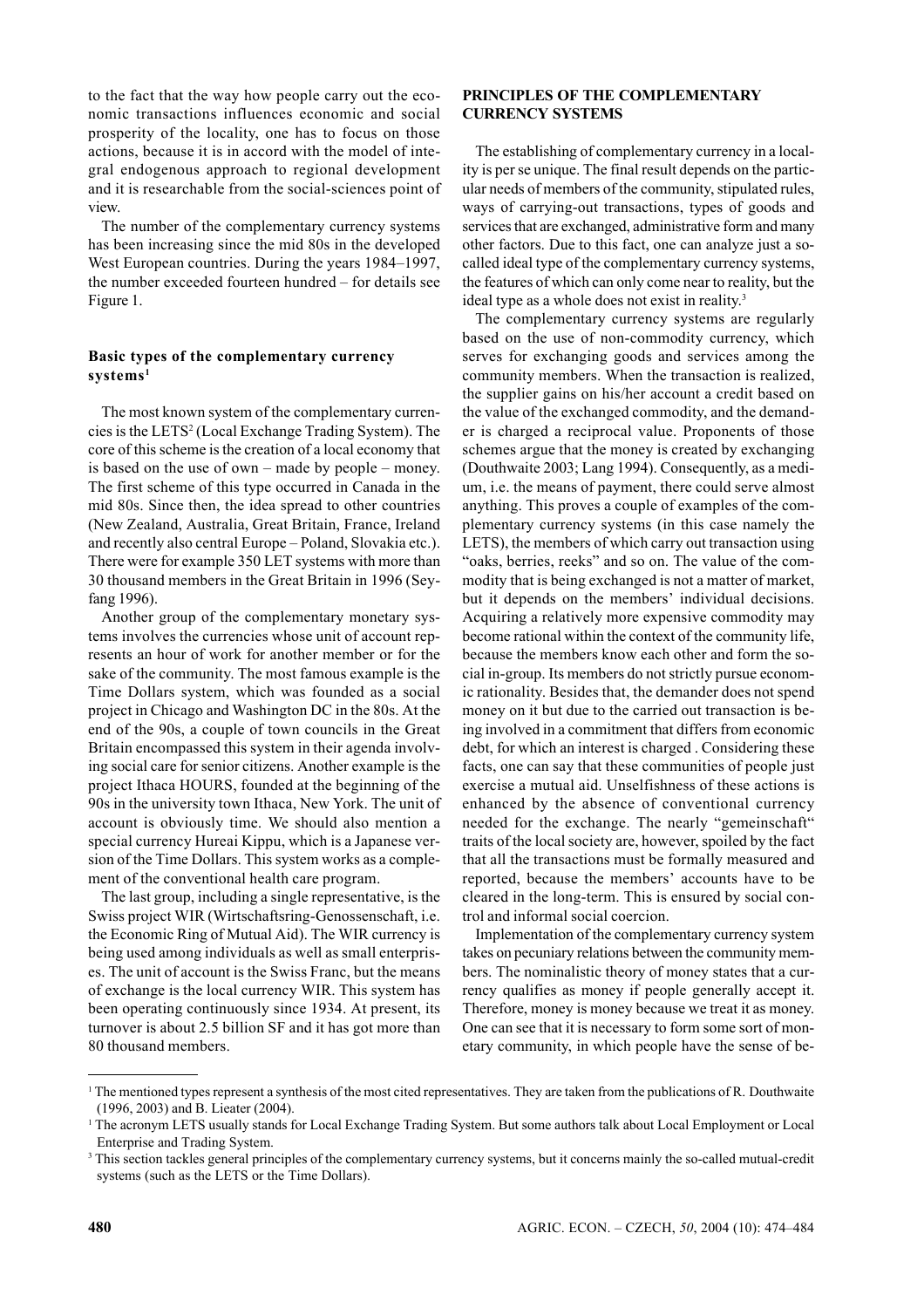longing together (Velký sociologický slovník 1996) and in which people accept the set-up currency (whatever it is) as a means of payment. What holds the members of modern society together is the trust in social order and structure. That is why Georg Simmel considered money as the "ultimate form of trust in state-social organization and order" (Velký sociologický slovník 1996). The local self-reliant economies, which on purpose reduce their relations to the outer sphere, face a similar task – they have to set their own monetary community. Natural will, which directed people's action in the traditional society (i.e. the society organized according to the Tönnies' concept of Gemeinschaft), is no longer the constitutive element, on which the local-currency organizers in the era of modern society could rely on. In order to form the local currency community, there must be available an appropriate amount of social capital on the collective level. It means that there must exist "significant elements of social organization, such as trust, norms and social networks of relations that facilitate collective actions" (Putnam 1993: 167), which would enable to carry out economic exchange with the use of the set-up means of payment.

In fact, the trust is a key element for realizing any exchange between actors. In case of the local currency systems, the situation is even more complicated. It has been already mentioned that money is not necessary for carrying out transaction within the complementary monetary systems – money is created by exchanging (so money is not necessary), but the exchange is not the case of barter either ( exchanging creates money – and what more: the exchange is not based on the double coincidence of needs, as it is in the case of barter). This apparent contradiction can be explain by the third form of exchange, which anthropologists call mutual credit (Anderlini, Sabourian 1992), i.e. the trade that is based on mutual trust and exchanging on credit.

Without money in circulation, there are exchanged goods and services – the transaction act consequently creates the claim to pay the other side back in future. The presented social capital within the collective enables to overcome the limits of barter, because the existing trust among the community members enables the member, who is being in commitment, to pay back anyone from the community members just like in the case of using money. In comparison with the pecuniary exchange, the exchange (based on mutual credit) brings a tremendous advantage – by selling a commodity, the actors are allowed to purchase a commodity in future, but it will not suffice for the reverse. The credit exchange enables to acquire a commodity at present time, without having a property, just due to the existence of trust that the claim will be paid back in future. Barter is in fact a type of exchange in the system, where there is no trust present, the monetary exchange requires a trust in the used medium of exchange and finally the credit exchange represents a system, in which traders trust each other (Anderlini, Sabourian 1992). Even though trust is a luxury in the era of modern society, it enables to overcome certain difficulties related to the monetary exchange.

We have shown that social capital on the collective level allows realizing the exchange without using money and without increasing transaction costs over the bearable level. The trust among the community members determines the functions of the used currency – means of payment and store of value. It is obvious that without trust (for instance that my 25 oaks gained for selling 10 home-produced eggs will be even next week accepted by any member of the community as a reward for the demanded lawn-mowing) the local currency system is impossible. The established social norms, which confine people's actions, play a similarly important role – informal social norm sets limit of the minus balances. If the limit is exceeded, other members will be reluctant to trade with the member who has broken the rule. The importance of creating social networks which account for social cohesion and form structures for human action is discernible.

If we summarize what has been said, we can state that the modern pecuniary economy loosens direct relations, which may under certain circumstances consequently lead to social exclusion of some members. Local economies that use their own complementary currency system drag individuals in local social networks, which consist of relations to "close and known" (things) and therefore are controllable in favor of the community members. Social capital is the key for funding the complementary currency system. It also enables to set up a quasi-Gemeinschaft, the members of which carry out economic transactions based on mutual credit. The complementary currency can consequently perform other functions, which the national currencies are not supposed to do.

Contrary to the conventional currency that stimulates competition for sources needed for realizing economic transactions, the complementary currency systems are based on the principle of reciprocity (typical of the gift economy), which supports cooperation between community members. The question whether competition or cooperation is more natural for human society tackles one of the transversal sociological problems and so it is not easily answered. The question about benefits of those approaches is even more complicated. Nevertheless, the above analysis proves, that the complementary currency is able (due to its immanent features) to support growth of social capital, which is necessary for the local development.

## **EFFECTS OF THE OPERATIONAL COMPLEMENTARY CURRENCY SYSTEMS**

Theoretically one can point out all different kinds of positives. Economic benefits include valuating certain goods and services which are not commodified in the regular economy. A real financial benefit can occur if persons who are willing to supply qualified work join the system. Environmental benefits stem from the fact that people have a chance to satisfy their needs in a more ecological manner – for instance when the locality reduces import of goods from distant places, which accords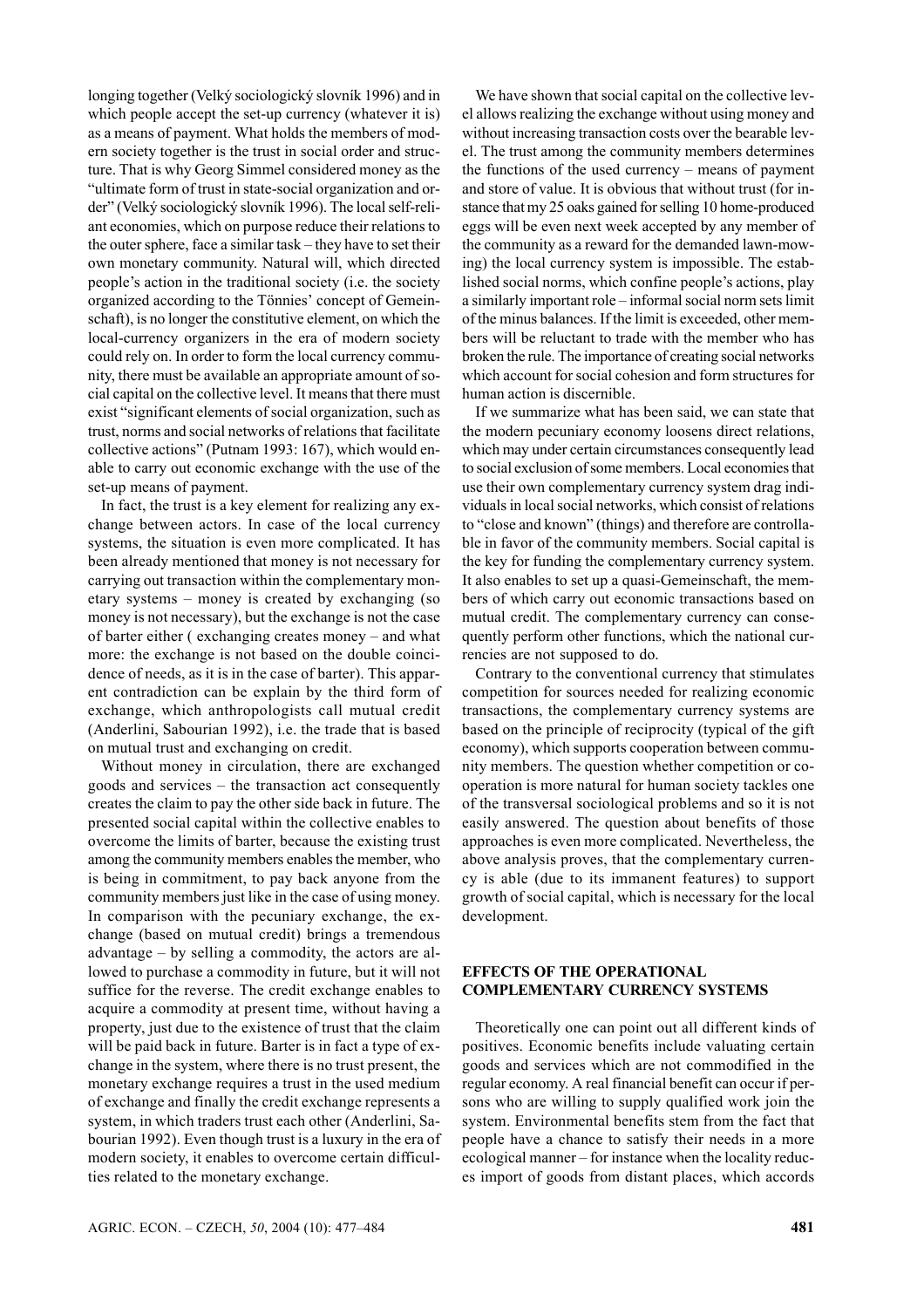with the Schumacher's concept of the Buddhist economy (see above), or when people start using things more efficiently and ecologically by sharing them with each other.4 Last, but definitely not the least, are the social benefits. The local currency system promotes anonymous market participants to the members of the community. All together they form a social in-group, within which people can valuate the unique qualities of the others. Membership in the community also contributes to the sense of unity and provides members with the needed social identity.

Seyfang (2003) states that in the Great Britain, some governmental policies tackling the problems of relative poverty and social exclusion actually count on the local currency systems. Social inclusion is derived from formal employment; hence there is a drive toward formal employment for all who are able. Secondly, there is strongly stressed active citizenship, which is one of the aspects of social inclusion and which is necessary for social cohesion of local societies. The projects of the complementary currencies (namely for instance the LET systems) can perform both roles – they enable people to earn income from productive work and so satisfy their needs; they also support social inclusion by enabling people to join social networks of the local society.

Many of the empirical works focused on social characteristics of the participants. Couple of studies – including the LET systems in the Great Britain and Germany (Seyfang 2002; Peacock 2003) and Ithaca HOURS in the United States of America (Jacob et al. 2004) – came up to similar conclusions. The complementary currency systems usually involve people with a higher level of education, liberally oriented, with "green" beliefs, keen to experiment with alternatives to the global economy. Consequently, the local currency systems are perceived by the potential members as something which is supposed to be for *other people*. Forming the social in-group by the community members, which is so much appreciated, can become a serious obstacle for another development.

Some people hesitate to join the local currency system, because they do not think that they are qualified with any valuable skill. This fact directly challenges one of the basic presumptions of the LET systems, which argues that any member of the local society is in control of some goods and services that might be demanded by other members. The proponents of the system relied on the socalled social economy that involves exchanging goods and services which are not commodified in the formal market economy. However, trading things like that runs into fundamental problems, when it is necessary to value the products. Values of the commodities are not set up in advance and depend on stipulations of the actors. The ideal type of the complementary currency system is not based on perfect *homo oeconomicus*, who pursues maximization of his/her own profit. As we have already said, acquiring a relatively more expensive commodity is rational within the context of the community. Nevertheless, it appeared that members of the communities have often brought with themselves "pictures" of formal economy and have tended to value the exchanged goods and services according to their experience with the formal market economy. This state is not too favorable for the people (if they decide to trade at all), who offer the goods and services that are not commodified in the formal economy. Even if the goal of the local currency systems is social inclusion of the marginalized groups of people, some schemes include certain attributes which hinder social inclusion.

The apparent contradiction between the goal and the functioning of the system is understandable, if we consider the laissez faire principle in price settings. This situation gives an opportunity for confrontation of social positions of the negotiating power. One can assume, that the positions of the community members are based on the amount of their overall capitals (cultural, social and other types). The increase in the amount of the capitals of a certain individual regularly entails an increase in his/ her position within the particular social structure. A higher social status brings with it more negotiation power, which discriminates the marginalized members (i.e. the actors with a low individual human potentials) and makes their participation in economic exchanges more difficult.

# **Possible implementation of the complementary currency system in the post-communist countries**

The confrontation of the theoretical presumptions and practical effects of the complementary currency systems is even more difficult under the conditions of the European post-communist countries. The question is whether the formalized systems of local currencies can also work in a society with the communist experience.

The first experiments with the complementary currencies occurred in the era of the great depression. Expert literature from abroad usually talks about the examples from Austria, Germany and Switzerland. Nevertheless, one cannot rule out the possibility that the currency systems based on the mutual aid emerged in the former Czechoslovakia as well. Renaissance of the local currencies is dated to the 80s of the 20. century. Since then, their numbers are growing. Their existence within the context of the developed economies of the West Europe is comprehended as a response to the economic, social and environmental problems that have shown up in some localities. The economic benefits of the complementary currency systems are negligible – at least in comparison with the situation in the 30s, when they played a much more important role – but the social benefits have re-

<sup>&</sup>lt;sup>4</sup>H. Librová argues that nowadays people buy brand new appliances because of the so-called neophilia, rather than because the things get old or break down (Librová 2003). Sharing things within the community members helps to use those appliances more efficiently and therefore more ecologically. This (sharing household appliances) is in fact a typical service that is traded within LETS (Lang 1994).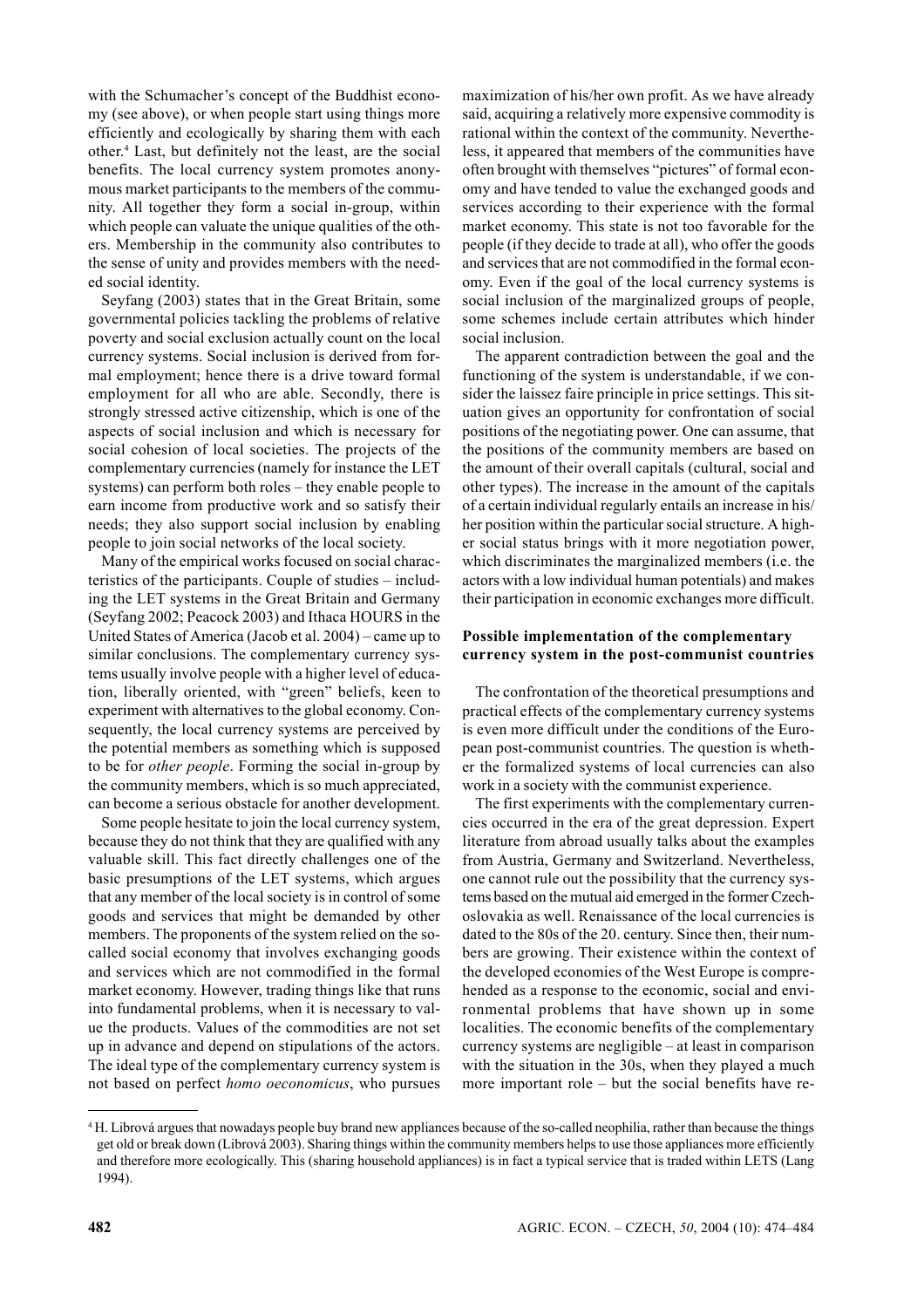mained. However, the assessment of those benefits is difficult. On one side, the complementary currencies are seen as an esoteric matter that concerns a few keen participants; on the other hand, the complementary currency systems are gaining a firm position within the development programs of regional administration bodies.

The situation in the Czech Republic and other Central European transforming societies is very different. Most of the present initiatives are related to the activities of "green" social movements interested in environmental issues. The ideas of the complementary currencies were usually "imported" from abroad and their implementation has become more or less additional to their main activities. Up to date, there are 3 LET systems operational in the Czech Republic. One of them is the LETS called "Letokruh", which was founded in 2000 and includes members from České Budějovice and the nearby area. The other is LETS "Rozlet" that is located in Brno. This one is run by the Association Permakultura (Permaculture), which is interested in the sustainable development issues.

In the Slovak Republic, there are several LET systems and one Time Bank (that works on the similar principles like the mentioned Time Dollars). Most of these representatives are linked again with the activities of NGOs with various interests. As in the case of the Czech Republic, the complementary currency systems appear to be a marginal issue, which concerns only a relatively homogenous segment of society. These systems definitely do not involve large groups of inhabitants as in some localities in the West Europe.

The Hungarian experience with the implementation of the local currency systems (North 2004) could offer at least a partial answer to the question regarding the chances of these initiatives in the post-communist countries. The first LET system was established in Budapest at the beginning of the 90s. In several years, there have emerged other ones in different localities, including a small village. The experience was mixed.

It appeared that the systems of complementary currencies attracted mainly young people. Members of the older generation (for instance in the village Bordány) refused to join, because they felt that the trading system is not meant for them. Another problem was the belief of some people that the complementary currency system tried to restore the romantic tradition, which could not work in the new conditions of transitive economy in the modern society. The principle of reciprocity (for instance in form of the mutual neighbors' help) is conceived as one of the traditional elements of the rural communities culture. Another difficulty became the formalization of the apparent relations by the complementary currency system: "Really good friends help each other anyway, so why charge?" (North 2004).

In addition to the mentioned practical difficulties of the operational complementary currency systems in Western-Europe societies (such as the esoteric character of these activities, relative closeness of the communities, lack of resources for the already poor people), there appeared others which stemmed from the specific conditions of Hungary as a post-communist country – individualistic political culture, the erosion of traditional social networks, mistrust in unknown things, lack of local leaders, trust in family-based solutions, etc.).

#### **CONCLUSIONS**

Some results of the mentioned empirical research can make an impression that the real effects of the complementary currency systems completely diverge from the effects which were expected in theory. Actually, it is not true. Some examples of the complementary currency systems proved that not all the initiatives have economic purposes. On the other hand, one can see that the experiments with the complementary currencies bring with them the possibility to restore the "jammed" economy. The individual economic benefits are the matter of discussion. The use of the local currencies has certain features that are typical for the economy of the traditional society. These features are also potential barriers of further development and consequently they limit the potential economic benefits for participating members. On the other hand, any modification of the constitutive elements may destroy the nature of the local currencies and threatens the produce of social benefits.

What is at present seen as the most important positive are the social benefits. The existence of the complementary currency systems is purely determined by social capital, which is  $-$  by it – concentrated in the locality. The local society, in which there circulates a complementary currency, strengthens its social potential for further development. By the potential, there is meant a certain disposition or presumption for the "inner-development" of the locality, i.e. it is the social potential in the reproductive meaning (Illner 1989). The potential rises from the needs and interests of people living in the locality, which intensify self-reliance of the locality and reduce its dependency on outer areas. This kind of potential is discernibly in accord with the endogenous model of local development.

Perspectives of the existence and possible implementation of the complementary currency system significantly differ. If we disregard the extreme attitudes, which on one side see those initiatives as a cul-de-sac for the future development, or on the other side absolutely admire them (as a solution of all problems), we may achieve a more realistic position. The economies of the modern societies and their monetary systems (with regard to intensifying processes of globalization and possibilities of information technologies) are changing. The complex globalization processes lead on one side to a more intensive integration on the transnational level, but on the other hand they stimulate the process of localization, which results in fragmentation. The phenomenon of the private currencies is therefore linked with the globalization processes. The goal of these initiatives is not to challenge the function of the national currencies, but to